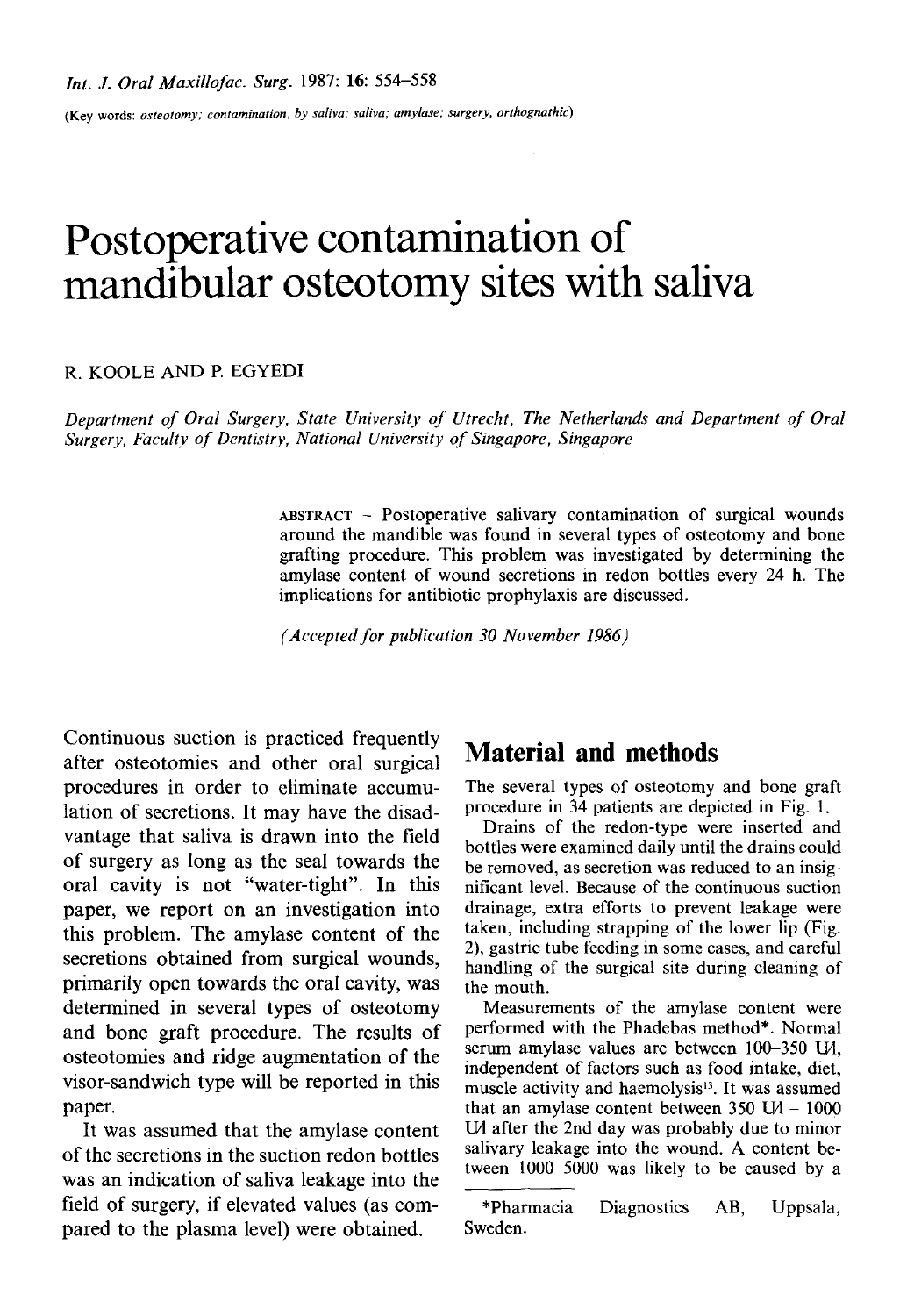U/L



*Fig. 1.* **Patient material.** 

**considerable leakage and amounts larger than 5000, point to a major dehiscence of the wound, viz, 2 upper dots in Fig. 3 at days 2 and 3.** 

## **Results**

**The first 3 days values are depicted in Fig. 3. The drawn and interrupted lines represent averages. The separate marks (29 esti-**



*Fig. 2.* **Strapping and drain in a patient with an anterior segmental osteotomy.** 



*Fig. 3.* **Amylase content of secretions; for explanation see text.** 

**mations out of a total of 106) represent the above average values. After post-operative day 3, the secretions as a rule diminished such that the drains were removed. Elevated contents were found in 2 out of 4 visor osteotomy cases, in 5 out of 18 oblique subcondylar osteotomy/Obwegeser-Dal Pont cases and in 8 out of 12 anterior segmental osteotomy cases.** 

**As can be seen, it is especially in the anterior segment type of osteotomy that an elevation of the amylase content was found after the first postoperative day.** 

**From Fig. 3, it also becomes clear that even the higher levels of amylase content**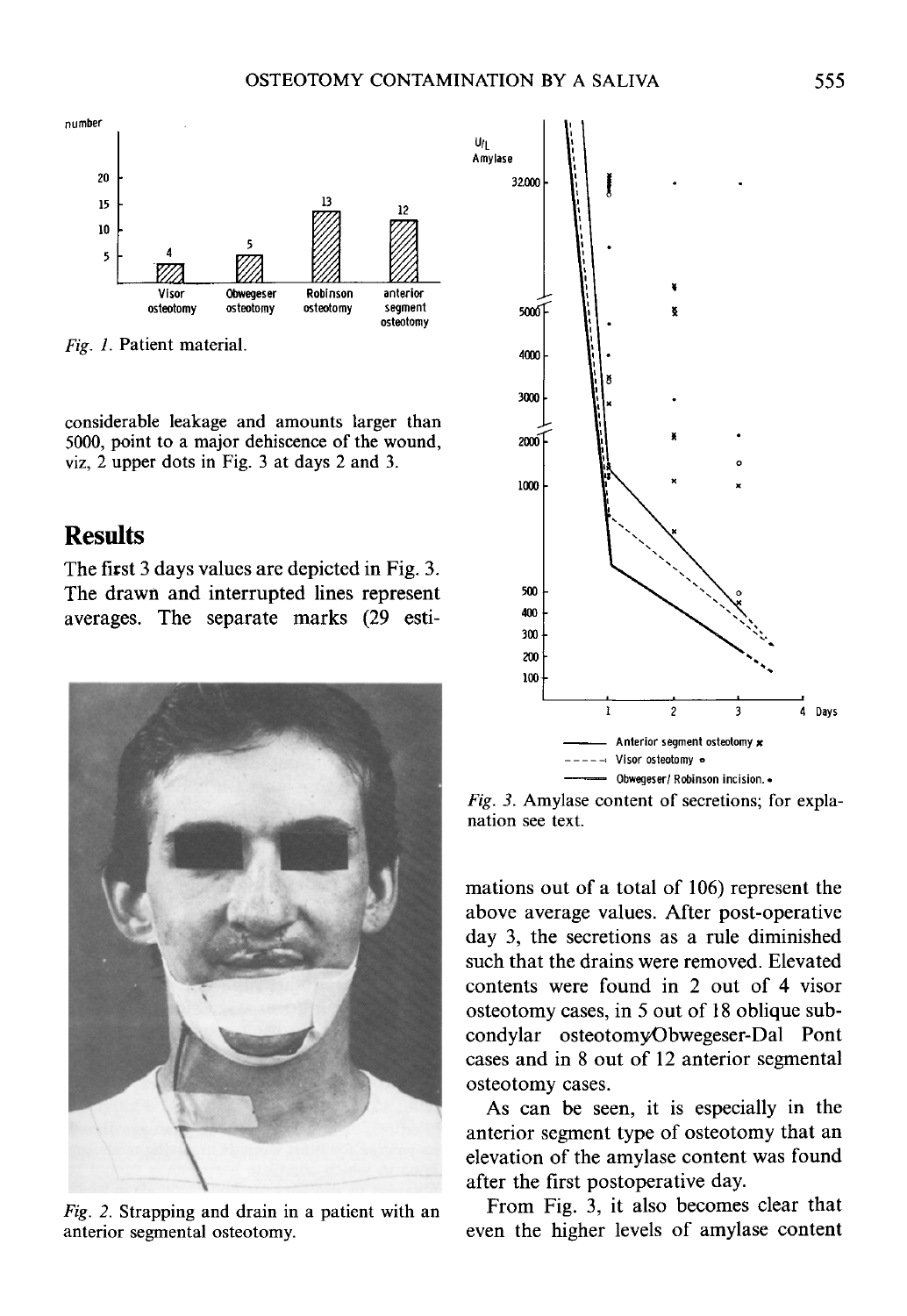#### 556 KOOLE AND EGYEDI

| Type of surgery                                                  | No. of patients | % infection |
|------------------------------------------------------------------|-----------------|-------------|
| oblique subcondylar osteotomy <sup>6</sup>                       | 100             |             |
| segmental anterior (Hofer) <sup>11</sup>                         | 18              |             |
| segmental anterior (Köle) <sup>12</sup>                          | 44              |             |
| major mandibular reconstructions <sup>7</sup> (free bone grafts) | 38              | $26.3*$     |
|                                                                  |                 |             |

Table 1. Some published results from the Utrecht clinic for Maxillo-facial Surgery

\*Total graft loss in 3 patients (7.9%).

tend to decrease, but they may reach serum levels only after a period beyond 3 days, if suction were continued.

## **Discussion**

Our findings may have some implications with regard to the duration of antibiotic prophylaxis. They may indicate that contamination of the surgical field with saliva occurs at least up to the 3rd postoperative day. It is assumed that the amylase content of the first sample is caused by saliva introduced into the wound during surgery. Significance can therefore only be attached to the amylase content of the secretions after the first day, provided the parotid or other gland(s) have not been damaged secreting saliva into the field of surgery. Especially where a bone graft is at risk of being lost, one should therefore consider antibiotic prophylaxis well beyond this time. Whether one could manage patients by taking daily samples of fluid collected in the redon-systern and having them examined on their amylase content seems still debatable to us. A more rational approach seems to be to "defend" the osteotomy site routinely against infection for at least a week. This statement is not in accordance with modern trends in general surgery where short-term prophylaxis seems to prevail nowadays $3,17$ .

The wound infection rates in maxillo-facial surgery, being much higher than in other surgical specialties (see below), seem, however, to warrant such a basically different approach.

It is, however, clear that in view of our findings, the use of suction drainage should be questioned. Is it necessary useful to drain osteotomy sites? The object of course is to eliminate dead space and obtain a rapid adaptation of the covering soft tissues to the underlying bone, especially in cases where bone grafts have been used. Since up to 200 ml of secretions can be found occasionally in a vacuum bottle after 24 h (even in anterior segmental osteotomies), the argument in favour of continuous suction drainage seems to have a certain logic. It seems unlikely that such large amounts of secretions/blood can be resorbed in a few days. However, we have never conducted a comparative study on 2 groups (one with, one without continuous suction) with regard to wound infection.

We can therefore only point to the general surgical principle as outlined above in favour of our practice and also to common practice in orthopaedic bone surgery\*, especially where free bone grafts are inserted. Finally, as already indicated above we can also point to the high infection rate of mandibular osteotomies (up to 21.7%) reported by some<sup>1,2,20</sup>, not to speak of the high infection rate in mandibular reconstruction as reported by others<sup>7,16,19</sup>. Our own results for wound infections are presented in Table 1.

<sup>\*</sup>Smith<sup>18</sup>: "The use of suction drainage should be routine for most wounds involving medullary bone in which complete haemostasis cannot be obtained by ordinary methods, wounds in which there is a dead space, and after most major operations on the hip or spine".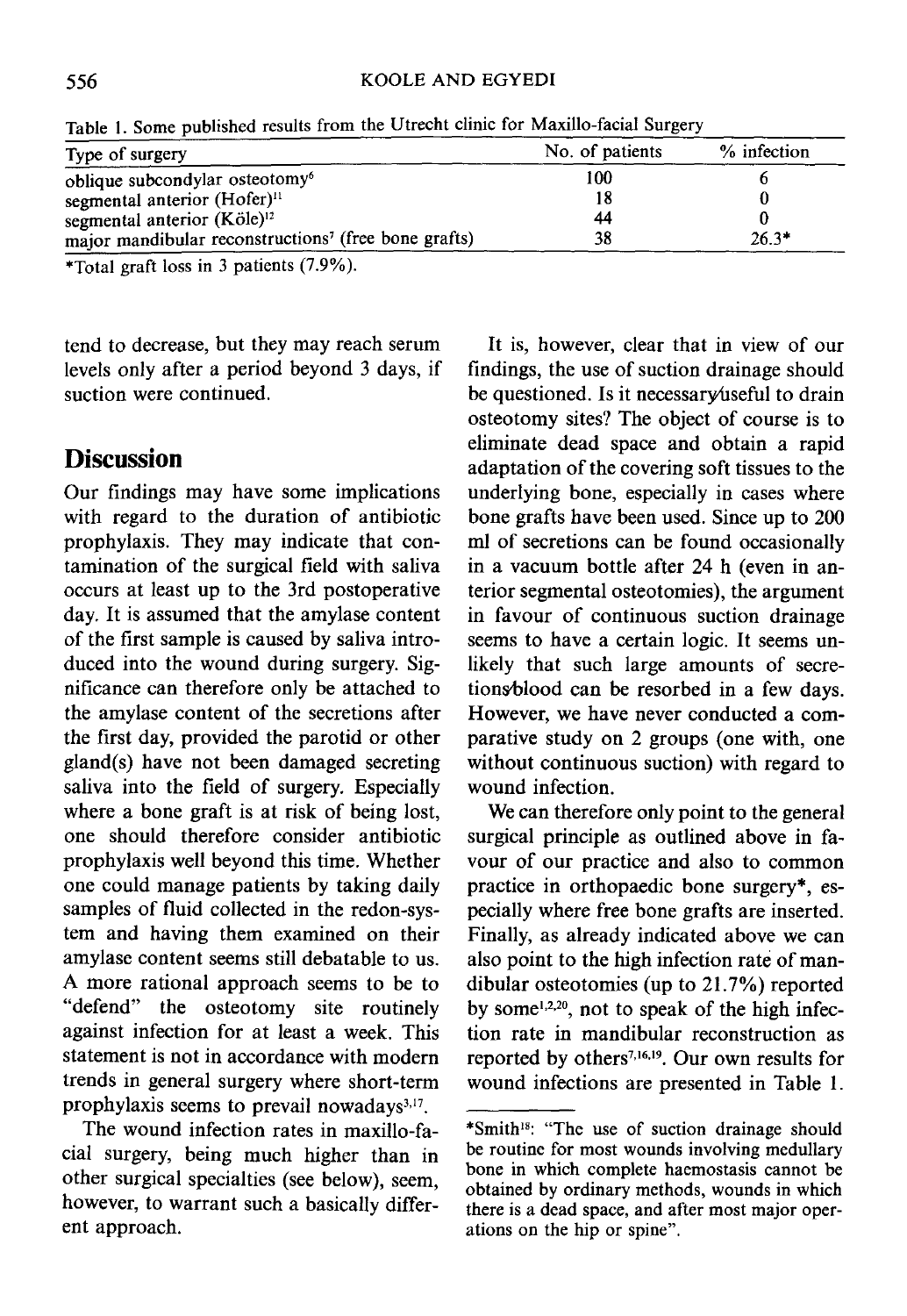As to the question of whether leakage of saliva can be equated with the increased likelihood of infection, the following considerations seem relevant. Saliva is sterile as it is secreted, but in the oral cavity, the bacterial count in 1 ml of whole saliva is  $10<sup>7</sup>$  aerobic micro-organisms plus  $5 \cdot 10<sup>8</sup>$  anaerobic ones<sup>10</sup>. Many species found in saliva are also found in infections after head and neck surgery<sup>14</sup>. Clearly, saliva entering a wound through a dehiscence in the suture line may be assumed to contaminate the osteotomy/bone graft site producing infection if the local and general circumstances for its development are favourable.

Are there other ways in which saliva could be operative inside a wound? In addition to bacteria, saliva contains several constituents which might in theory be of importance in oral infections. We will discuss 2 of them. Lysozyme in combination with complement has bactericidal activity. However, it is inactive against the normal oral flora<sup>21</sup>. It could theoretically be active against contaminant germs, which circulates in hospitals, and as such be of some value in preventing infection with, say, one or another gram-negative rods. This, however, is purely speculative. Fibrinolysins and their inhibitors are found in saliva. Fibrinolysis can destruct a blood clot, and also the clot in or around an osteotomy site. These substances are thought to play a rôle in post-extraction alveolitis<sup>5,15</sup> but local plasminogen activators seem to be more important than salivary fibrinolytic agents<sup>4</sup>, and fibrinolytic inhibitors in normal whole saliva seem to have no physiological importance at all<sup>8</sup>. Moreover, it has not been possible to reduce the incidence of alveolitis by applying a local fibrinolytic inhibitor<sup>9</sup>, and therefore, all in all, it seems doubtful whether leakage of saliva into an osteotomy or bone graft site has any other significance than of being a vehiculum for oral bacteria.

The final answer to the problems in-

volved seems to be the conduction of a comparative clinical study. For ethical reasons, such a study can hardly be set up by such "believers" as the authors of this paper.

## **References**

- 1. BALAN, E. H.: Entzündliche Komplikationen bei der chirurgischen Dysgnathiebehandlung nach sagittaler, retromolarer Osteotomie im aufsteigenden Unterkieferast. In: PFEIFER G. & SCHWENZER, N. (eds.): Fortschr. Kiefer-*Gesichtschirurgie* 1984: 29: 63-65. Stuttgart: Thieme.
- 2. BECKERS H., KÜHNLE T. & DIETRICH H. G.: Einfluss prophylaktischer Antibiose auf infekti6se Komplikationen nach Dysgnathieoperation. In: PFEIFER, G., SCHWENZER, N. (eds.): *Fortsehr. Kiefer-Gesiehtschirurgie* 1984: **29:118-119.** Stuttgart: Thieme.
- 3. BERGMAN, B. R.: Antibiotic prophylaxis in open and closed factures. *Acta Orthop. Seand.*  1982: 53: 57-62.
- 4. BIRN, H.: Fibrinolytic activity in "dry socket". *Aeta Odontol. Seand.* 1970: 28:37 58.
- 5. BIRN, H.: Etiology and pathogenesis of fibrinolytic alveolitis ("dry socket"). *Int. J. Oral Surg.* 1973: 2: 211-267.
- 6. EGYEDI, P., HOUWING, M & JUTEN E.: The oblique subcondylar osteotomy: report of resuits of 100 cases. *J. Oral Surg.* 1981: 39: 111-113.
- 7. EGYEDI, P.: Wound infection after mandibular reconstruction with autogenous graft. *Ann. Aead. Med. Singapore* 1986: 15: 340-345.
- 8. GERSEL-PEDERSEN, N.: Inhibitors of fibrinolysis in saliva after oral surgery measured by enzymic and immunological methods. *Int. J. Oral Surg.* 1979: 8: 212-221.
- 9. GERSEL PEDERSEN, N.: Tranexamic acid in alveolar sockets in the prevention of alveolitis sicca dolorosa, *Int. J. Oral Surg.* 1979; 8: 421-429.
- 10. HOOGKAMP-KORSTANJE, J. J. A.: De normale Flora. In: MOUTON R. P., WINKLER K. C. & KOSTER J. F. (ed.): *Medische Microbiologie.*  Bohn, Scheltema, Holkema, Utrecht 1980, p. 166.
- 11. Jauw, S. L.: The use of homologous lyophilized bone grafts in Hofer's osteotomy. J. *Max. -fac. Surg.* 1983: 11: 113-115.
- 12. KLOOSTERMAN, J.: Köle's osteotomy, a followup study. *J. Max. -Fac. Surg.* 1985: 13: 59-63.